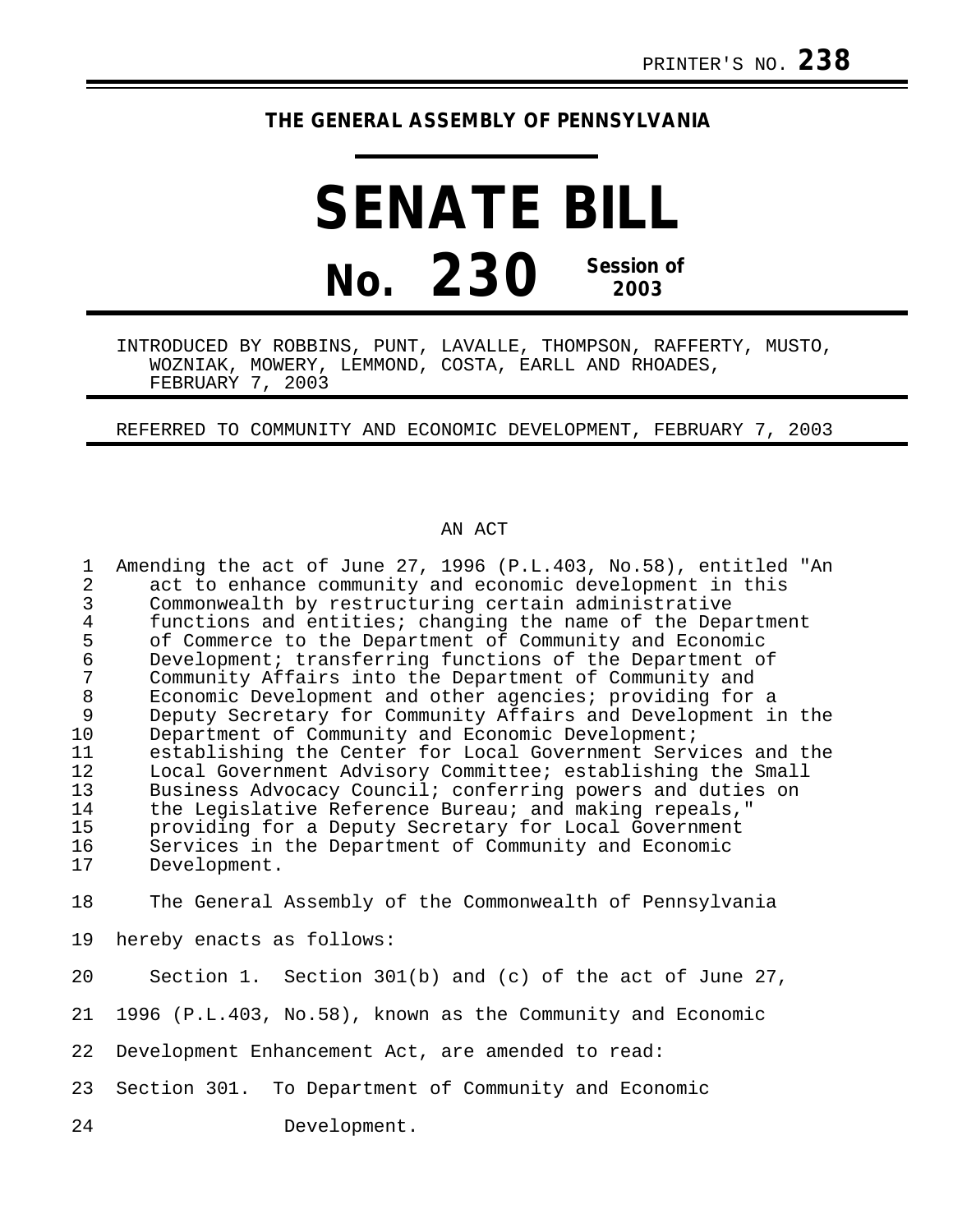1 \* \* \*

2 (b) Functions to be consolidated.--The functions transferred 3 to the department shall be consolidated within the department 4 into a bureau, division, section or other organizational entity 5 devoted to community and economic development and into the 6 Center for Local Government Services under subsection  $(c)$ . The 7 Governor shall appoint a Deputy Secretary for Community Affairs 8 and Development and a Deputy Secretary for Local Government 9 Services. The [deputy secretary] Deputy Secretary for Community 10 Affairs and Development shall have the powers and perform the 11 functions and duties transferred to the department in subsection 12 (a), except for those functions and duties of the Center for 13 Local Government Services, as well as other such functions and 14 duties authorized by the Governor. The Deputy Secretary for 15 Local Government Services shall be responsible for the 16 administration of the Center for Local Government Services as 17 well as such other functions and duties authorized by the 18 Governor, including the necessary staff complement and funding 19 sources to adequately carry out the responsibilities of 20 administering the Governor's Executive Order 99-1 as it relates 21 to land use issues. Such staffing shall include those personnel 22 presently assigned to land use functions in the department's 23 regional offices.

24 (c) Center for Local Government Services established.--A 25 Center for Local Government Services shall be established and 26 maintained in the department to serve as the link between the 27 Commonwealth and local governments. The center shall be a 28 provider of services to local governments, shall serve as the 29 point of contact for local governments on issues and problems of 30 local concern, shall be responsible for coordinating State 20030S0230B0238 - 2 -